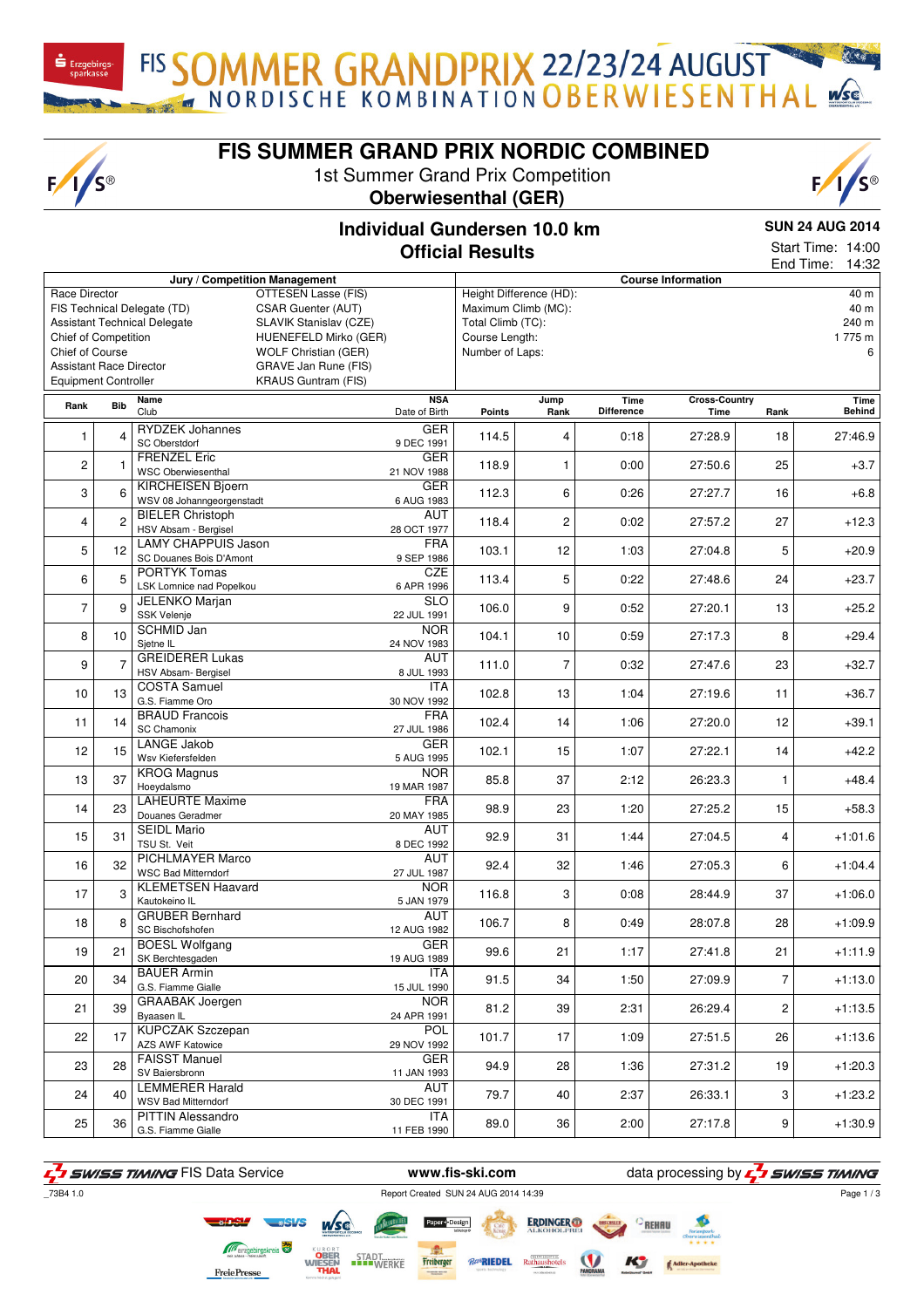$F/I/S^{\circledcirc}$ 

**FIS SUMMER GRAND PRIX NORDIC COMBINED**

FIS SOMMER GRANDPRIX 22/23/24 AUGUST

1st Summer Grand Prix Competition **Oberwiesenthal (GER)**



## **Individual Gundersen 10.0 km Official Results**

**SUN 24 AUG 2014** Start Time: 14:00

|                       |            |                                                    |                             |        |              |                           |                              |      | 14:32<br>End Time:    |  |  |
|-----------------------|------------|----------------------------------------------------|-----------------------------|--------|--------------|---------------------------|------------------------------|------|-----------------------|--|--|
| Rank                  | <b>Bib</b> | <b>Name</b><br>Club                                | <b>NSA</b><br>Date of Birth | Points | Jump<br>Rank | Time<br><b>Difference</b> | <b>Cross-Country</b><br>Time | Rank | <b>Time</b><br>Behind |  |  |
| 26                    | 11         | <b>HEROLA IIkka</b><br>Puijon Hiihtoseura          | <b>FIN</b><br>22 JUN 1995   | 103.4  | 11           | 1:02                      | 28:23.0                      | 32   | $+1:38.1$             |  |  |
| 27                    | 22         | <b>ILVES Kristian</b><br>Elva Skiclub              | <b>EST</b><br>10 JUN 1996   | 99.6   | 21           | 1:17                      | 28:16.9                      | 30   | $+1:47.0$             |  |  |
| 28                    | 19         | <b>YAHIN Ernest</b><br>WVSM Ufa                    | <b>RUS</b><br>9 JAN 1991    | 100.8  | 19           | 1:12                      | 28:26.7                      | 33   | $+1:51.8$             |  |  |
| 29                    | 25         | <b>REHRL Franz-Josef</b><br><b>WSV Ramsau</b>      | <b>AUT</b><br>15 MAR 1993   | 97.2   | 25           | 1:27                      | 28:14.5                      | 29   | $+1:54.6$             |  |  |
| 30                    | 38         | <b>DVORAK Miroslav</b><br><b>ASS Dukla Liberec</b> | <b>CZE</b><br>3 MAR 1987    | 82.1   | 38           | 2:27                      | 27:18.9                      | 10   | $+1:59.0$             |  |  |
| 31                    | 29         | <b>KJELBOTN Thomas</b><br>Bardu IL                 | <b>NOR</b><br>26 JUN 1986   | 94.9   | 28           | 1:36                      | 28:21.5                      | 31   | $+2:10.6$             |  |  |
| 32                    | 16         | <b>HAUG Tobias</b><br>SV Baiersbronn               | <b>GER</b><br>25 JUN 1993   | 102.1  | 15           | 1:07                      | 29:01.0                      | 40   | $+2:21.1$             |  |  |
| 33                    | 20         | <b>WATANABE Takehiro</b><br>Meiji University       | <b>JPN</b><br>13 JUL 1993   | 100.3  | 20           | 1:14                      | 28:57.4                      | 38   | $+2:24.5$             |  |  |
| 34                    | 42         | <b>HUG Tim</b><br>SC Gerlafingen                   | SUI<br>11 AUG 1987          | 78.9   | 42           | 2:40                      | 27:45.2                      | 22   | $+2:38.3$             |  |  |
| 35                    | 33         | <b>WATABE Yoshito</b><br>Waseda University         | JPN<br>4 OCT 1991           | 92.0   | 33           | 1:48                      | 28:40.7                      | 36   | $+2:41.8$             |  |  |
| 36                    | 43         | <b>KUTAL Petr</b><br>SKL Nove Mesto nad Morave     | <b>CZE</b><br>31 AUG 1988   | 73.6   | 43           | 3:01                      | 27:27.8                      | 17   | $** +2:41.9$          |  |  |
| 37                    | 44         | <b>SLOWIOK Pawel</b><br><b>AZS AWF Katowice</b>    | POL<br>31 MAR 1992          | 72.1   | 44           | 3:07                      | 27:31.3                      | 20   | $** + 2:51.4$         |  |  |
| 38                    | 27         | <b>WEBER Terence</b><br>Ssv Gever                  | GER<br>24 SEP 1996          | 96.2   | 27           | 1:31                      | 29:30.8                      | 41   | $+3:14.9$             |  |  |
| 39                    | 26         | <b>WELDE David</b><br>Sc Sohland                   | GER<br>16 APR 1994          | 97.2   | 25           | 1:27                      | 30:07.6                      | 42   | $+3:47.7$             |  |  |
| 40                    | 24         | <b>BLAUROCK Philipp</b><br>SV Biberau              | GER<br>26 JUN 1991          | 98.7   | 24           | 1:21                      | 30:19.4                      | 43   | $+3:53.5$             |  |  |
| 41                    | 45         | <b>MUTRU Leevi</b><br>Lahti SC                     | <b>FIN</b><br>16 MAY 1995   | 70.0   | 45           | 3:16                      | 28:36.0                      | 35   | $** +4:05.1$          |  |  |
| 42                    | 46         | <b>BERLOT Gasper</b><br><b>SSK Velenje</b>         | <b>SLO</b><br>6 AUG 1990    | 69.6   | 46           | 3:17                      | 28:35.9                      | 34   | $** +4:06.0$          |  |  |
| 43                    | 35         | <b>HEROLA Matti</b><br>Puijon Hiihtoseura          | <b>FIN</b><br>11 SEP 1995   | 90.8   | 35           | 1:52                      | 30:19.7                      | 44   | $+4:24.8$             |  |  |
| 44                    | 47         | <b>MARTIN Nicolas</b><br>Les Contamines Montjoie   | <b>FRA</b><br>19 APR 1989   | 68.8   | 47           | 3:20                      | 28:59.3                      | 39   | $** +4:32.4$          |  |  |
| 45                    | 30         | <b>KLIMOV Evgeniy</b><br>Dinamo Perm               | <b>RUS</b><br>3 FEB 1994    | 94.8   | 30           | 1:36                      | 30:56.9                      | 45   | $+4:46.0$             |  |  |
| 46                    | 41         | <b>LUBITZ Tom</b><br><b>VSC Klingenthal</b>        | <b>GER</b><br>8 FEB 1995    | 79.2   | 41           | 2:39                      | LAP                          | 46   |                       |  |  |
| 47                    | 49         | <b>MAIERHOFER Manuel</b><br>S.C. Gardena           | ITA<br>17 DEC 1992          | 57.8   | 49           | 4:04                      | LAP                          | 47   | $\star\star$          |  |  |
| 48                    | 50         | <b>TIIRMAA Karl-August</b><br>Sportclub Otepää     | <b>EST</b><br>7 JUL 1989    | 48.6   | 50           | 4:41                      | LAP                          | 48   | $\star\star$          |  |  |
|                       |            |                                                    |                             |        |              |                           |                              |      |                       |  |  |
| <b>Did Not Finish</b> |            | 18 EDELMANN Tino                                   | <b>GER</b>                  | 101.6  | 18           | 1:09                      |                              |      |                       |  |  |
| <b>Did Not Start</b>  |            | 48 RYYNAENEN Janne                                 | <b>FIN</b>                  | 59.8   | 48           | 3:56                      |                              |      |                       |  |  |
|                       |            |                                                    |                             |        |              |                           |                              |      |                       |  |  |